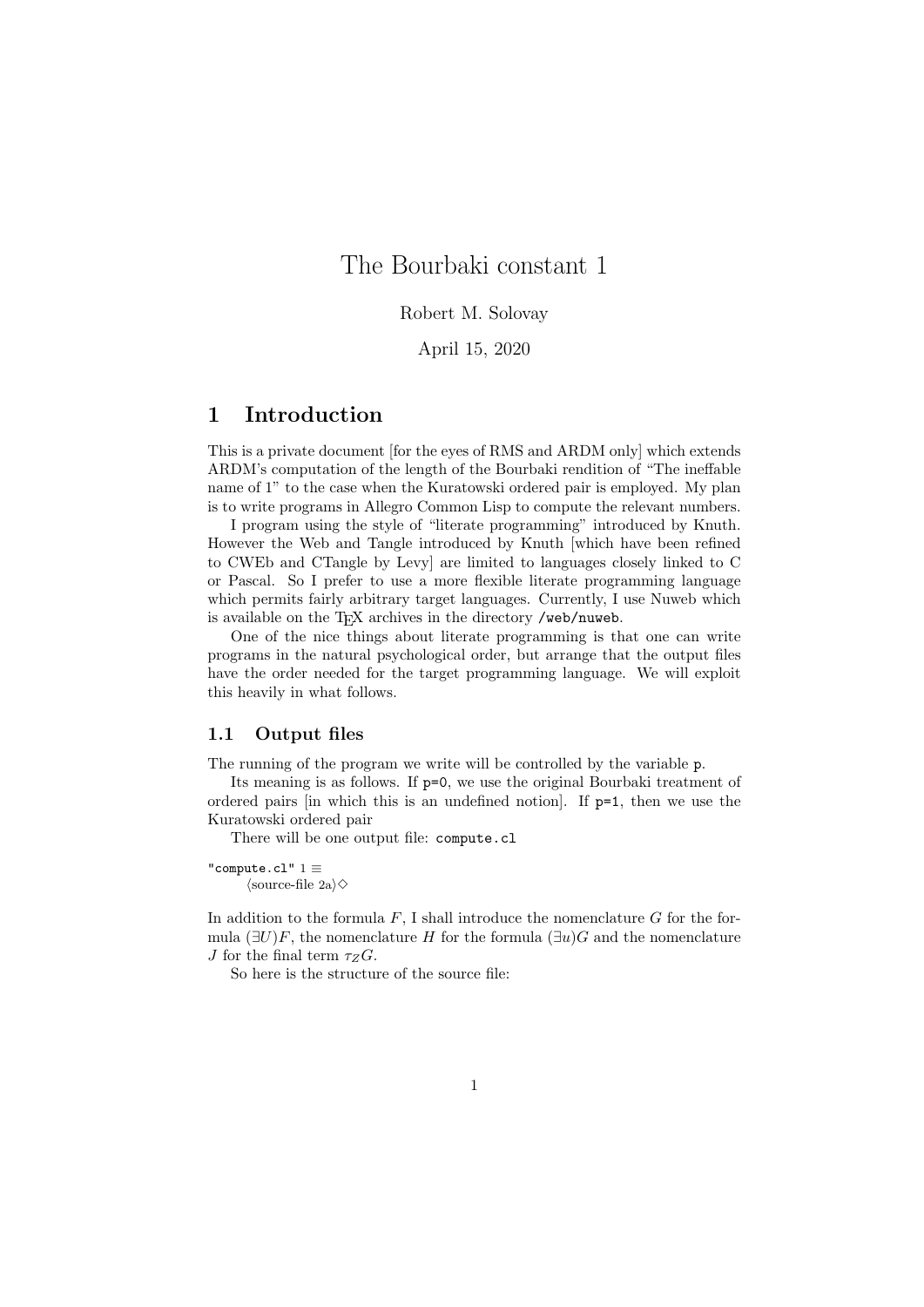*⟨*source-file 2a*⟩ ≡*

```
⟨utility functions 3b⟩
⟨the ordered pair 3e⟩
⟨the null set 7a⟩
⟨subset 8c⟩
⟨times 8d⟩
⟨A 11c⟩
⟨B 11a⟩
⟨C 7b⟩
⟨D 5c⟩
⟨E 4a⟩
⟨F 3d⟩
⟨G 3c⟩
⟨H 2c, . . . ⟩
⟨J 2b⟩
✸
```
Macro referenced in scrap 1.

## **1.2 Results**

#### **1.3 The term** *J*

We will need to have three variables to record the state of the formula *H*: H\_length, H\_links, and |H\_ZZ|.These record respectively, the length of *H*, the number of links of *H*, and the number of ocurrences in *H* of the variable *Z*. In the future, we will regard the meaning of analogous variables to be evident from their names.

It is a stupidity of common lisp that internally all case information is lost, so that z and Z denote the *same* variable. To get around this, we use, e. g., H\_ZZ to denote the number of occurrences of Z in H, and H\_z to denote the number of occurrences of z.

*⟨*J 2b*⟩ ≡*

(setq J\_length (+ 1 H\_length)) (setq J\_links (+ H\_links H\_ZZ)) *✸*

Macro referenced in scrap 2a.

## **1.4 The formula** *H*

```
⟨H 2c⟩ ≡
      (setq H_length (* G_length (+ 1 G_u)))
      (setq H_ZZ (* G_ZZ (+ 1 G_u)))
      ✸
Macro defined by scraps 2c, 3a.
Macro referenced in scrap 2a.
```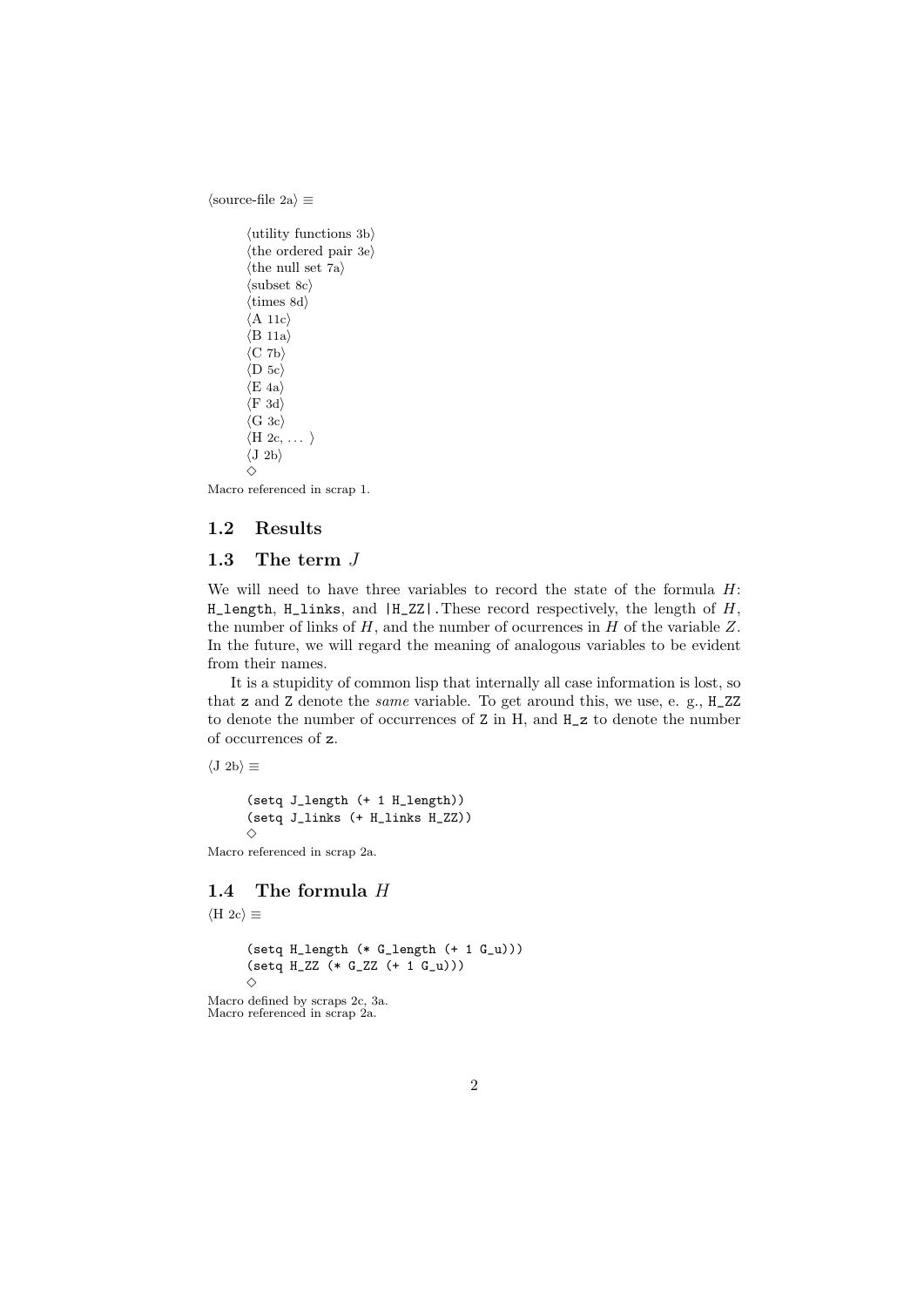*⟨*H 3a*⟩ ≡* (setq H\_links (quantifier\_links G\_u G\_links)) *✸* Macro defined by scraps 2c, 3a. Macro referenced in scrap 2a.

## **1.5 The function quantifier-links**

*⟨*utility functions 3b*⟩ ≡*

(defun quantifier\_links (a b) (+ b (\* a (+ a b))))

 $\Diamond$ 

```
Macro referenced in scrap 2a.
```
# **1.6 The formula** *G*

*⟨*G 3c*⟩ ≡*

(setq G\_length (\* F\_length (+ 1 F\_UU)))  $(setq G_ZZ (* F_ZZ (+ 1 F_UU)))$ (setq G\_u (\* F\_u (+ 1 F\_UU))) (setq G\_links (quantifier\_links F\_UU F\_links))  $\Diamond$ 

Macro referenced in scrap 2a.

## **1.7 The formula** *F*

```
⟨F 3d⟩ ≡
```

```
(setq F_length (+ 16 A_length B_length C_length D_length E_length))
(setq F_ZZ (+ A_ZZ B_ZZ E_ZZ))
(setq F_u A_u)
(setq F_UU (+ A_UU B_UU C_UU D_UU E_UU))
(setq F_links (+ A_links B_links C_links D_links E_links))
✸
```
Macro referenced in scrap 2a.

## **2 The term for ordered pairs**

I've presented these calculations in a letter to ARDM so I'll just record the results here.

*⟨*the ordered pair 3e*⟩ ≡*

```
(setq singleton_length 107)
(setq singleton_x 10)
(setq singleton_links 26)
```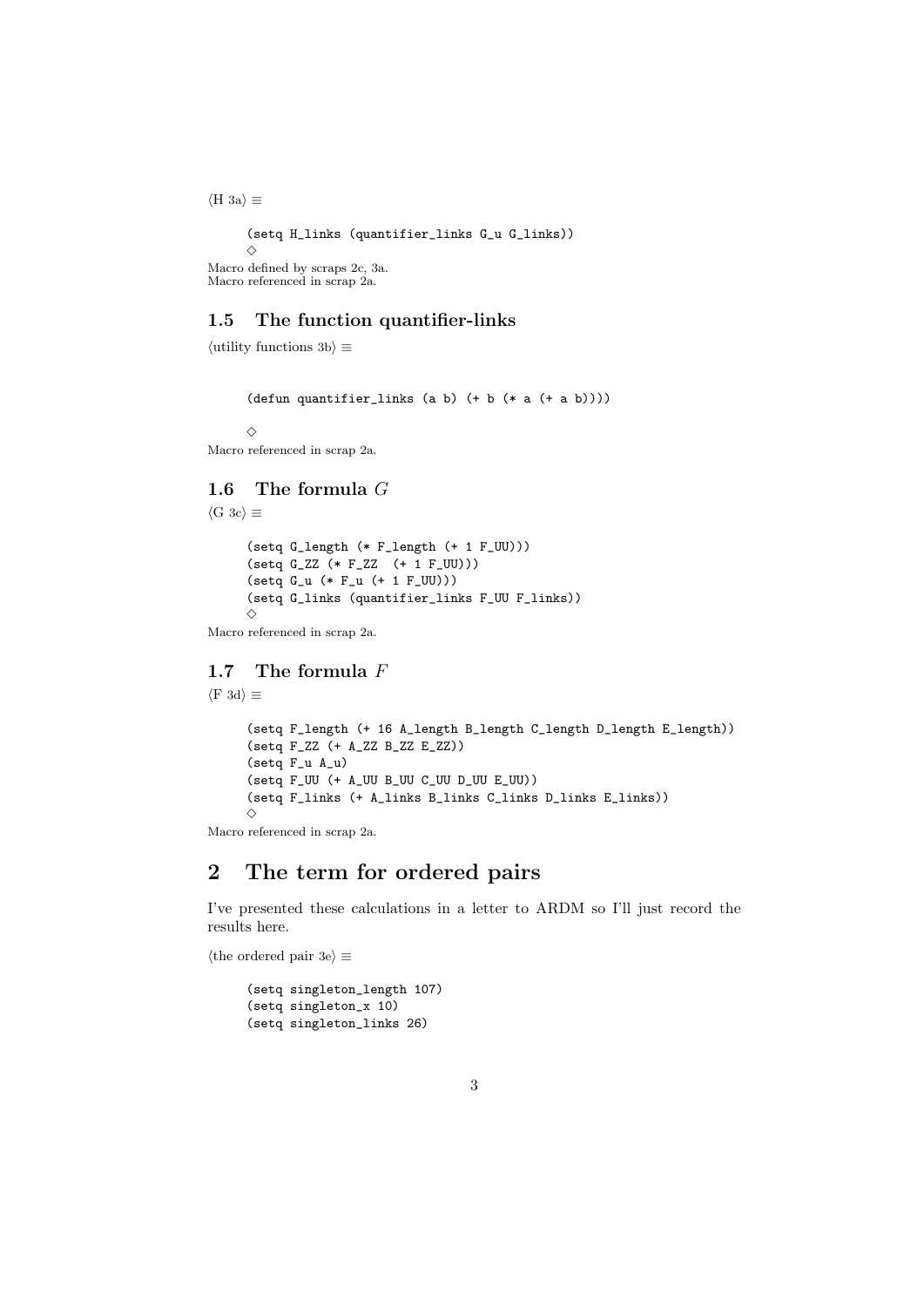```
;;; upair stands, of course, for unordered pair.
     (setq upair_length 205)
     (setq upair_x 14)
     (setq upair_y 14)
     (setq upair_links 50)
     ;;; The values of the corresponding statistics for opair
     ;;; [the ordered pair] depend on which case we are in.
     (setq opair_length (if (= p 1) 4545 3))
     (setq opair_x (if (= p 1) 336 1))
     (setq opair_y (if (= p 1) 196 1))
     (setq opair_links (if (= p 1) 1114 0))
     ✸
Macro referenced in scrap 2a.
```
## **2.1 The formula** *E*

The formula *E* has the form  $\forall y \ E1(y, Z, U)$ So: *⟨*E 4a*⟩ ≡ ⟨*E1 4b*⟩*  $(setq E_length (+ 1 (* (+ 1 E1_y) (+ 1 E1_length))))$  $(\text{setq E_ZZ (* E1_ZZ (+ 1 E1_y))))$ (setq E\_UU (\* E1\_UU (+ 1 E1\_y))) (setq E\_links (quantifier\_links E1\_y E1\_links)) *✸*

Macro referenced in scrap 2a.

Note that in the actual source file generated by this nuweb file, the definitions corresponding to E1 will appear prior to the definitions corresponding to E.

*E*1(*y, Z, U*) has the form  $E2(y, Z) \Rightarrow E3(y, U)$ . The various quantities for *E*2 are visibile by inspection.

So: *⟨*E1 4b*⟩ ≡*

```
⟨E3 5a⟩
      (setq E1_length (+ 5 E3_length))
      (setq E1_links E3_links)
      (setq E1_UU E3_UU)
      (setq E1_ZZ 1)
      (setq E1_y (+ 1 E3_y))\DiamondMacro referenced in scrap 4a.
```
*E*3(*y*, *U*) has the form  $\exists x E4(x, y, U)$ . So: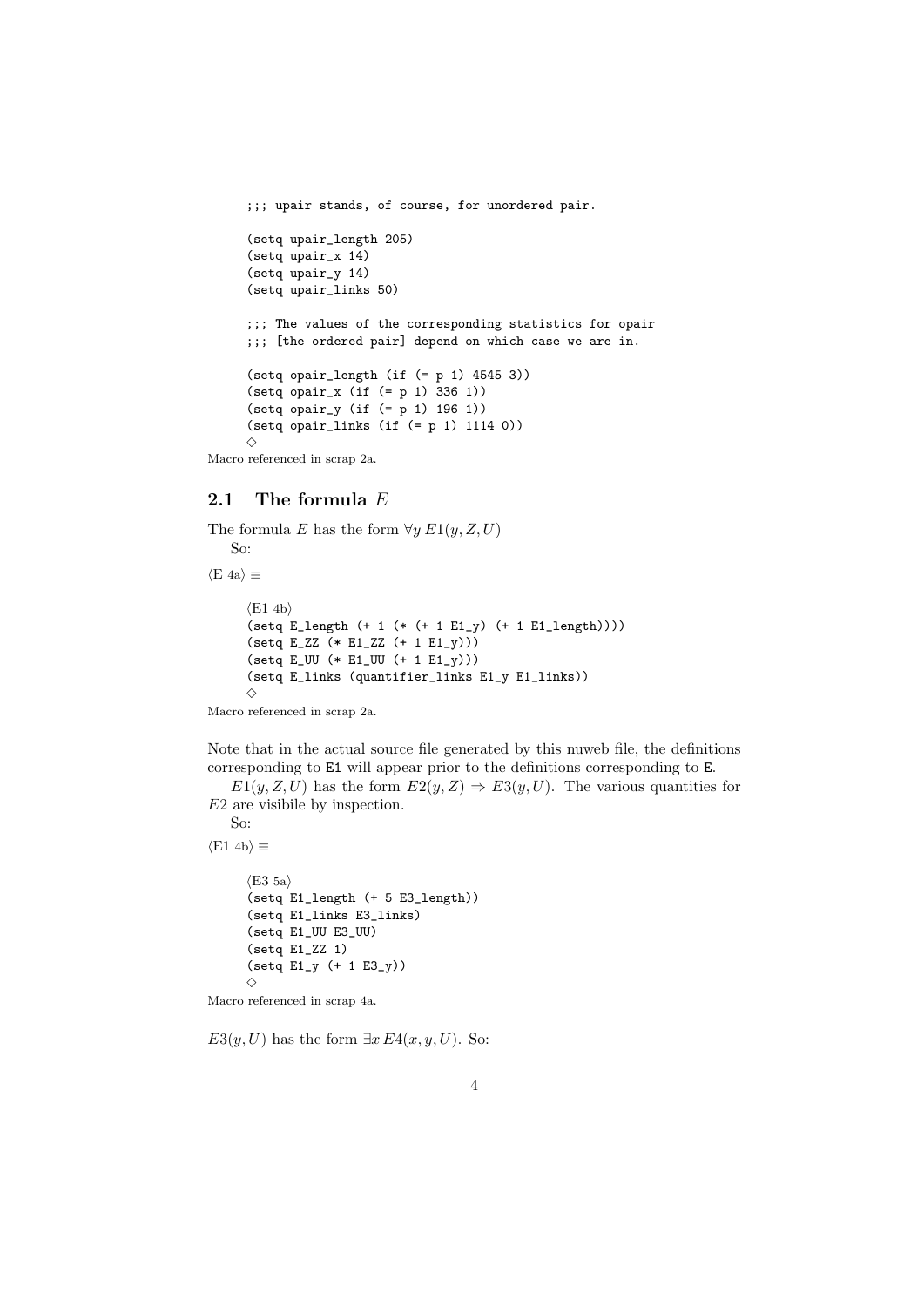*⟨*E4 5b*⟩* (setq E3\_length (\* E4\_length (+ 1 E4\_x))) (setq E3\_links (quantifier\_links E4\_x E4\_links)) (setq E3\_y (\* E4\_y (+ 1 E4\_x)))  $(\text{setq E3_UU (* E4_UU (+ 1 E4_x)))$  $\Diamond$ 

Macro referenced in scrap 4b.

*⟨*E3 5a*⟩ ≡*

The various statistics for *E*4 can be written down by inspection:

```
⟨E4 5b⟩ ≡
     (setq E4_length (+ 2 opair_length))
     (setq E4_links opair_links)
     (setq E4_x opair_x)
     (setq E4_y opair_y)
     (setq E4_UU 1)
     ✸
```
Macro referenced in scrap 5a.

## **2.2 The formula** *D*

This has the form  $\forall x D1(x, U)$ . So:

```
⟨D 5c⟩ ≡
```

```
⟨D1 5d⟩
(setq D_length (+ 1 (* (+ 1 D1_length) (+ 1 D1_x))))(setq D_links (quantifier_links D1_x D1_links))
(setq D_UU (* D1_UU (+ 1 D1_x)))
\Diamond
```
Macro referenced in scrap 2a.

*D*1(*x, U*) has the form  $\forall yD2(x, y, U)$  So:

*⟨*D1 5d*⟩ ≡*

*⟨*D2 6a*⟩* (setq D1\_length (+ 1 (\* (+ 1 D2\_length) (+ 1 D2\_y)))) (setq D1\_links (quantifier\_links D2\_y D2\_links)) (setq D1\_x (\* D2\_x (+ 1 D2\_y))) (setq D1\_UU (\* D2\_UU (+ 1 D2\_y)))  $\Diamond$ 

Macro referenced in scrap 5c.

 $D2(x, y, U)$  has the form  $\forall zD3(x, y, z, U)$  So: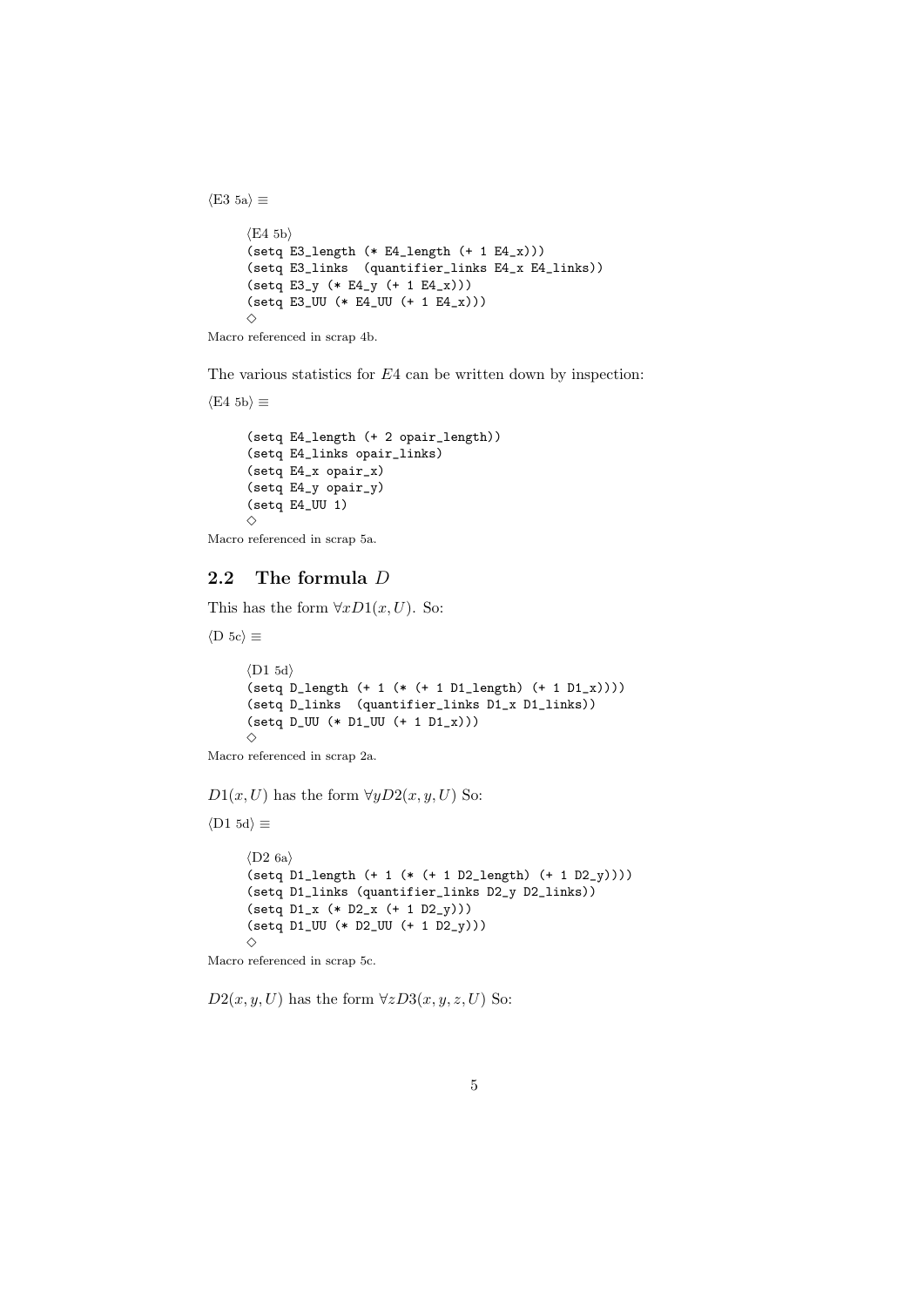*⟨*D2 6a*⟩ ≡*

```
⟨D3 6b⟩
(setq D2_length (+ 1 (* (+ 1 D3_length) (+ 1 D3_z))))
(setq D2_links (quantifier_links D3_z D3_links))
(setq D2_x (* D3_x (+ 1 D3_z)))
(setq D2_UU (* D3_UU (+ 1 D3_z)))
(setq D2_y (* D3_y (+ 1 D3_z)))
\Diamond
```

```
Macro referenced in scrap 5d.
```
 $D3(x, y, z, U)$  has the form  $D4(x, y, z, U) \Rightarrow D5(y, z)$ . The various statistics for  $D5(y, z)$  are evident by inspection. So:

*⟨*D3 6b*⟩ ≡*

```
⟨D4 6c⟩
(setq D3_length (+ 5 D4_length))
(setq D3_links D4_links)
(setq D3_x D4_x)
(setq D3_y (+ 1 D4_y))
(setq D3_z (+ 1 D4_z))
(setq D3_UU D4_UU)
✸
```
Macro referenced in scrap 6a.

It remains to consider  $D4(x, y, z, U)$ . The "et" contributes 4 to the length. So:

*⟨*D4 6c*⟩ ≡*

```
(setq D4_length (+ 4 (* 2 (+ 2 opair_length)))(setq D4_links (* 2 opair_links))
(setq D4_x (* 2 opair_x))(setq D4_y opair_y)
(setq D4_z opair_y)
(setq D4_UU 2)
✸
```
Macro referenced in scrap 6b.

## **2.3 The null set and its singleton**

We agree with the calculations for *∅*. The calculation of the length of *{∅}* is correct, but the links count must be corrected.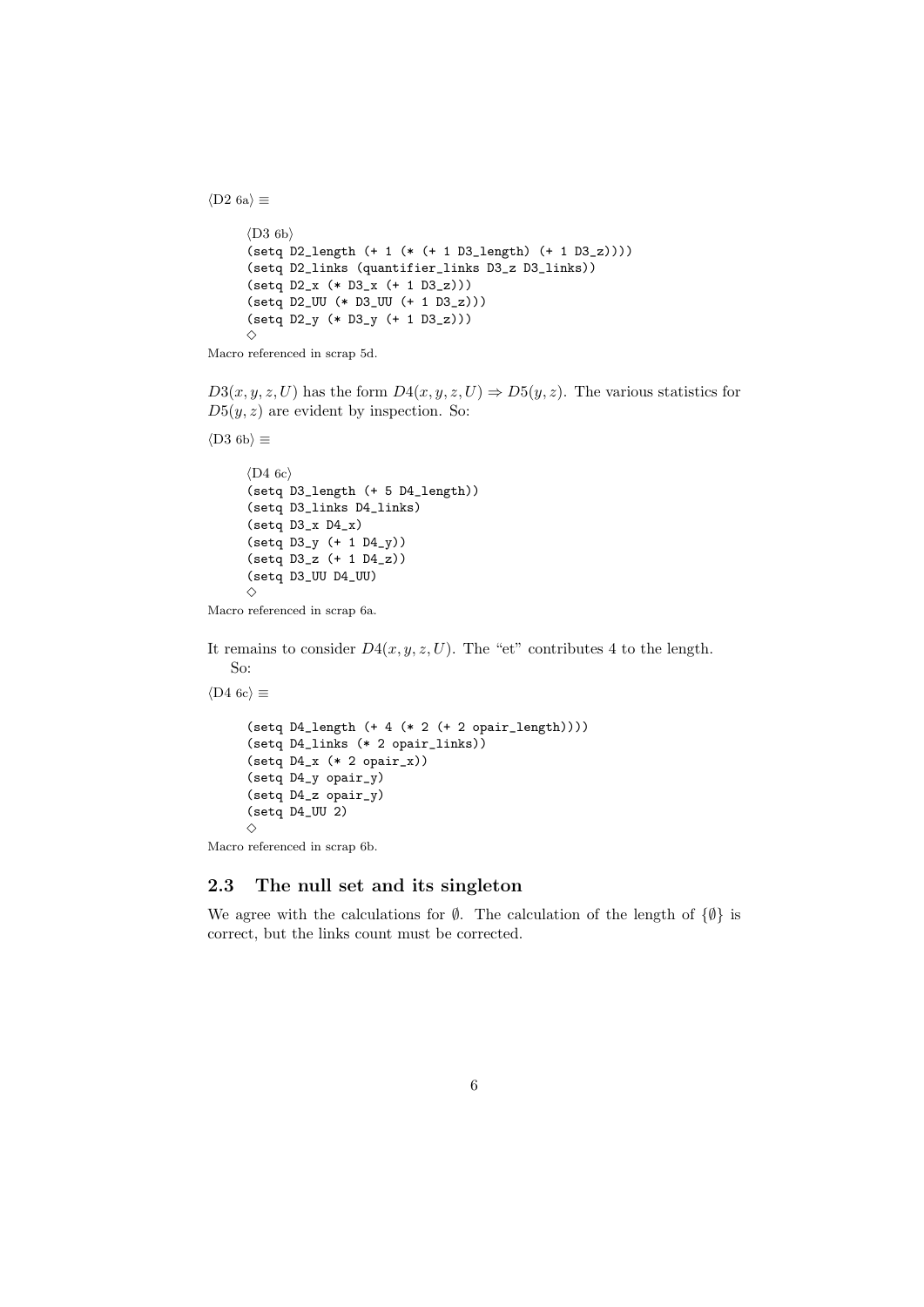```
⟨the null set 7a⟩ ≡
      (setq 0_length 12)
     (setq 0_links 3)
     (setq 1_length 217)
     (setq 1_links (+ 26 (* 10 3)))
     \Diamond
```
Macro referenced in scrap 2a.

## **2.4 The formula** *C*

This has the form:  $\forall x C1(x, U)$ . So:

*⟨*C 7b*⟩ ≡ ⟨*C1 7c*⟩*  $(\text{setq C_length } (+ 1 (* (+ 1 C1_length) (+ 1 C1_x))))$ (setq C\_links (quantifier\_links C1\_x C1\_links))  $(setq C_UU (* C1_UU (+ 1 C1_x)))$  $\diamond$ 

Macro referenced in scrap 2a.

The formula  $C1(x, U)$  has the form  $C2(x) \Rightarrow C3(x, U)$ . So:

```
⟨C1 7c⟩ ≡
     ⟨C2 7d⟩
      ⟨C3 8a⟩
      (setq C1_length (+ 2 C2_length C3_length))
      (setq C1_links (+ C2_links C3_links))
     (setq C1_x (+ C2_x C3_x))
     (setq C1_UU C3_UU)
     ✸
Macro referenced in scrap 7b.
```
The statistics of  $C2(x)$  can be read off by inspection:

*⟨*C2 7d*⟩ ≡*

(setq C2\_length (+ 2 1\_length)) (setq C2\_links 1\_links) (setq C2\_x 1)  $\Diamond$ Macro referenced in scrap 7c.

The formula  $C3(x, U)$  has the form  $\exists yC4(x, y, U)$ . So: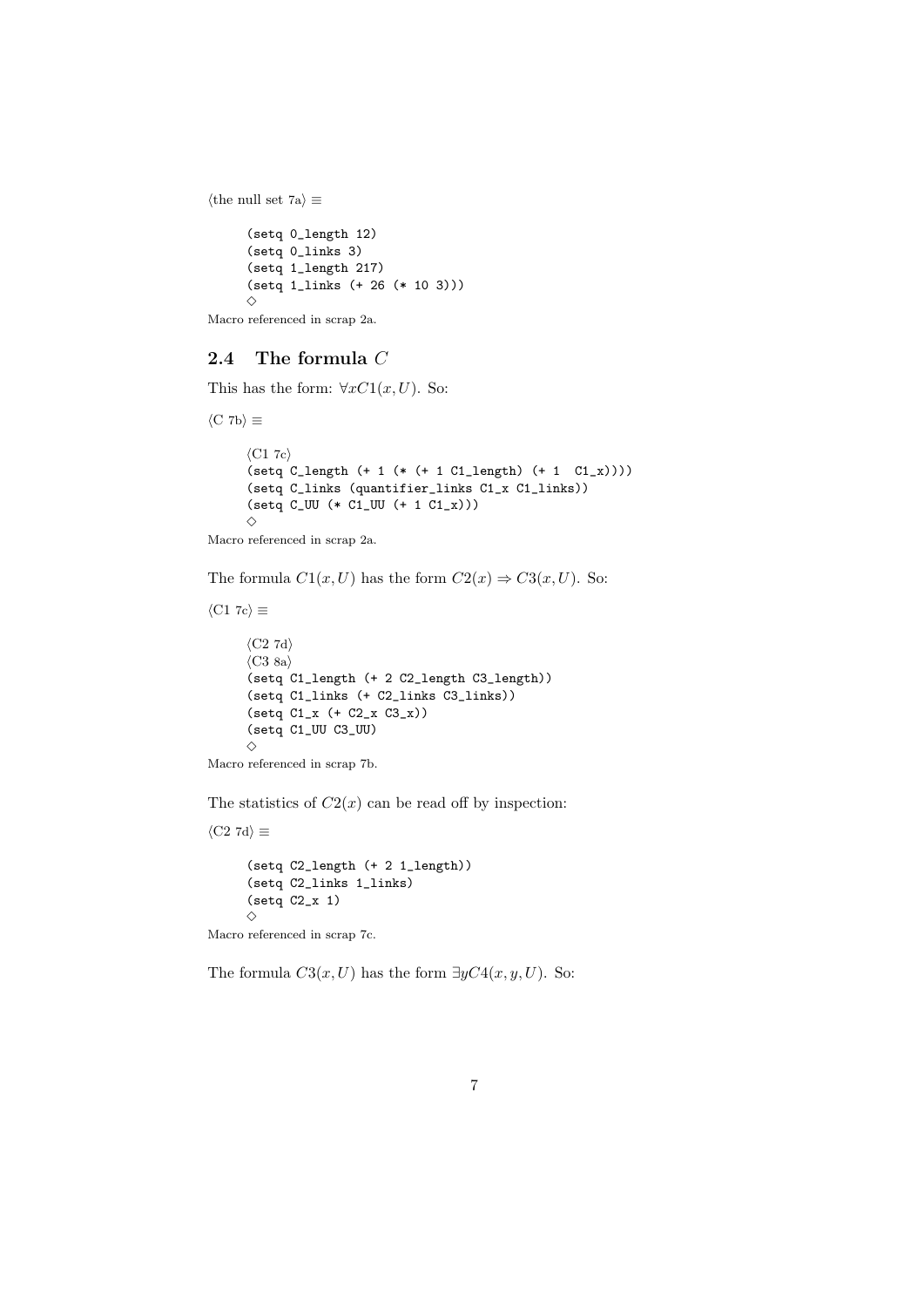*⟨*C4 8b*⟩* (setq C3\_length (\* C4\_length (+ 1 C4\_y))) (setq C3\_links (quantifier\_links C4\_y C4\_links)) (setq C3\_UU (\* C4\_UU (+ 1 C4\_y))) (setq C3\_x (\* C4\_x (+ 1 C4\_y)))  $\Diamond$ 

```
Macro referenced in scrap 7c.
```
*⟨*C3 8a*⟩ ≡*

Finally, the statistics of  $C4(x, y, U)$  can be read off by inspection:

```
⟨C4 8b⟩ ≡
     (setq C4_length (+ 2 opair_length))
     (setq C4_links opair_links)
     (setq C4_x opair_x)
     (setq C4_y opair_y)
     (setq C4_UU 1)
     ✸
```
Macro referenced in scrap 8a.

## **2.5** The formula  $U \subset V$

Most of the calculation in the text is correct, but the count of links is off.

```
⟨subset 8c⟩ ≡
```
(setq subset\_length 28) (setq subset\_links 4) (setq subset\_UU 3) (setq subset\_VV 3)  $\diamond$ 

Macro referenced in scrap 2a.

## **2.6** The term  $X \times Y$

The term  $X \times Y$  has the form  $\tau_w T1(X, Y, w)$ . So:

*⟨*times 8d*⟩ ≡*

```
⟨T1 9a⟩
(setq times_length (+ 1 T1_length))
(setq times_links (+ T1_w T1_links))
(setq times_XX T1_XX)
(setq times_YY T1_YY)
\diamond
```
Macro referenced in scrap 2a.

The formula  $T1(X, Y, w)$  has the form  $\forall z T2(X, Y, w, z)$ . so: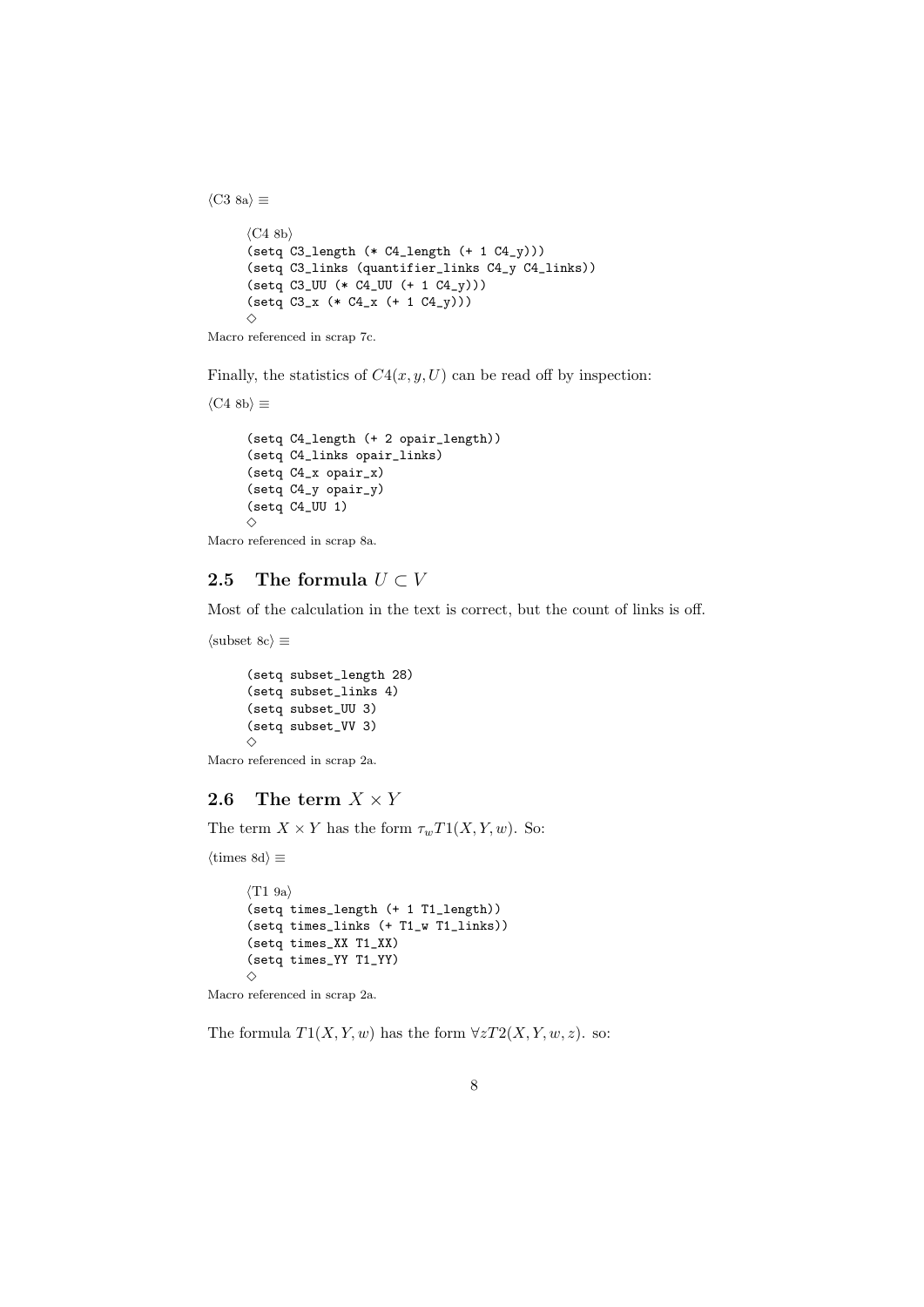*⟨*T2 9b*⟩* (setq T1\_length (+ 1 (\* (+ 1 T2\_length) (+ 1 T2\_z)))) (setq T1\_links (quantifier\_links T2\_z T2\_links)) (setq T1\_XX (\* T2\_XX (+ 1 T2\_z))) (setq T1\_YY (\* T2\_YY (+ 1 T2\_z))) (setq T1\_w (\* T2\_w (+ 1 T2\_z)))  $\Diamond$ 

Macro referenced in scrap 8d.

*⟨*T1 9a*⟩ ≡*

The formula  $T2(X, Y, w, z)$  has the form  $T3(w, z) \Leftrightarrow T4(X, Y, z)$ . So: *⟨*T2 9b*⟩ ≡*

```
⟨T3 9c⟩
⟨T4 9d⟩
(setq T2_length (+ 8 (* 2 (+ T3_length T4_length))))
(setq T2_links (* 2 (+ T3_links T4_links)))
(setq T2_XX (* 2 T4_XX))
(setq T2_YY (* 2 T4_YY))
(setq T2_w (* 2 T3_w))
(setq T2_z (* 2 (+ T3_z T4_z)))
\Diamond
```
Macro referenced in scrap 9a.

The various statistics for  $T3(w, z)$  can be written down by inspection: *⟨*T3 9c*⟩ ≡*

```
(setq T3_length 3)
(setq T3_links 0)
(setq T3_w 1)
(setq T3_z 1)
\Diamond
```

```
Macro referenced in scrap 9b.
```
The formula  $T4(X, Y, z)$  has the form  $\exists x T5(X, Y, z, x)$ . So: *⟨*T4 9d*⟩ ≡*

```
⟨T5 10a⟩
(\text{setq T4_length (* T5_length (+ 1 T5_x)))(setq T4_links (quantifier_links T5_x T5_links))
(setq T4_XX (* T5_XX (+ 1 T5_x)))
(setq T4_YY (* T5_YY (+ 1 T5_x)))
(setq T4_z (* T5_z (+ 1 T5_x)))
\Diamond
```
Macro referenced in scrap 9b.

The formula  $T5(X, Y, z, x)$  has the form  $\exists yT6(X, Y, z, x, y)$ . So: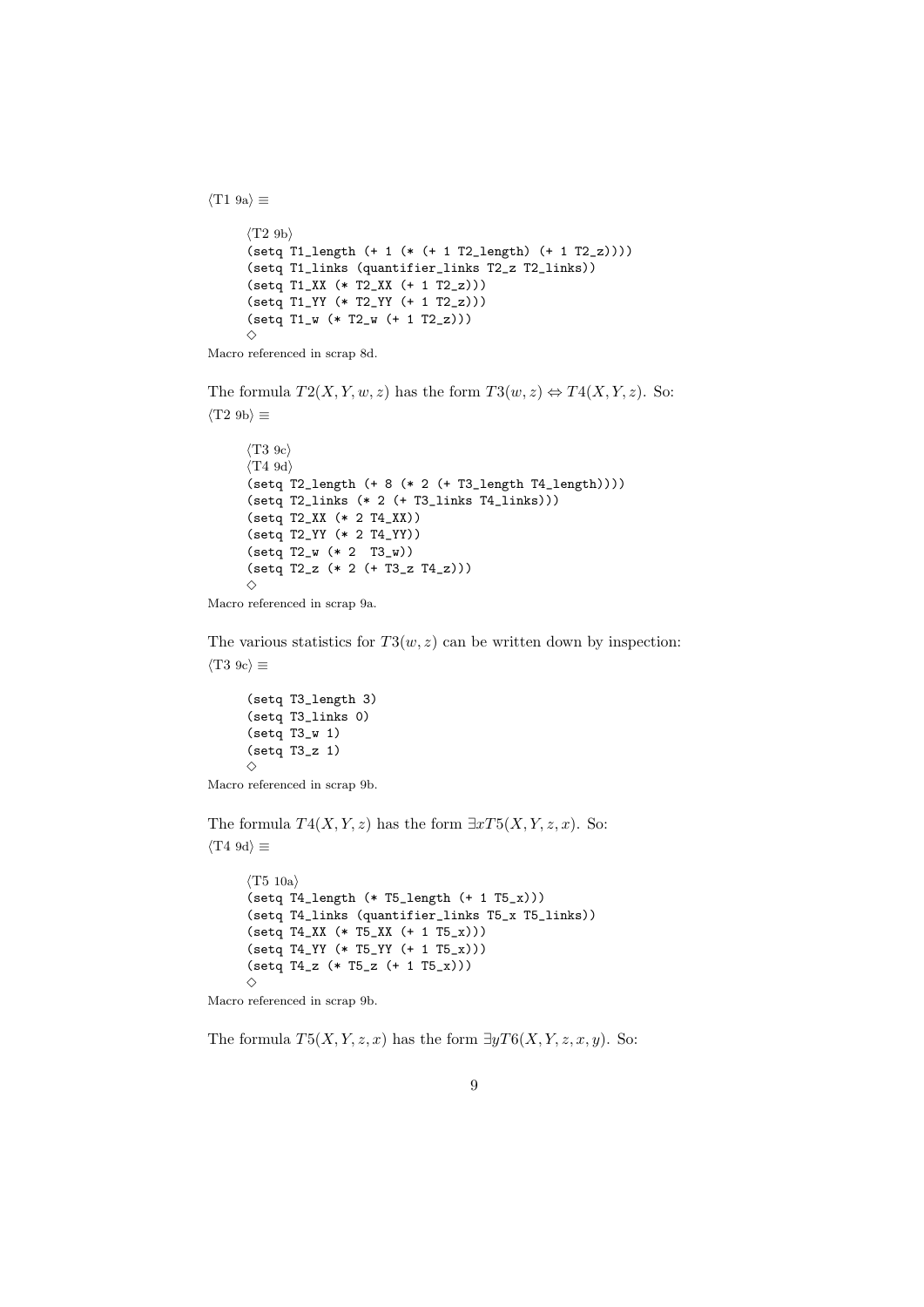```
⟨T6 10b⟩
(setq T5_length (* T6_length (+ 1 T6_y)))
(setq T5_links (quantifier_links T6_y T6_links))
(setq T5_XX (* T6_XX (+ 1 T6_y)))
(setq T5_YY (* T6_YY (+ 1 T6_y)))
(setq T5_z (* T6_z (+ 1 T6_y)))
(setq T5_x (* T6_x (+ 1 T6_y)))
\Diamond
```
Macro referenced in scrap 9d.

The formula *T*6 has the form *T*7(*x, y, z*)&*T*8(*x, X*)&*T*9(*y, Y* ). The formulas *T*8 and *T*9 are simple enought to handle by inspection. So:

```
⟨T6 10b⟩ ≡
```
*⟨*T5 10a*⟩ ≡*

```
⟨T7 10c⟩
(setq T6_length (+ 8 3 3 T7_length))
(setq T6_links T7_links)
(setq T6_XX 1)
(setq T6_YY 1)
(setq T6_z 1)
(setq T6_x (+ 1 T7_x))
(setq T6_y (+ 1 T7_y))
✸
```
Macro referenced in scrap 10a.

Finally, the statistics for *T*7 are evident.

```
⟨T7 10c⟩ ≡
     (setq T7_length (+ 2 opair_length))
     (setq T7_links opair_links)
     (setq T7_x opair_x)
     (setq T7_y opair_y)
     \diamond
```
Macro referenced in scrap 10b.

#### **2.7 The formula** *B*

The formula  $B(U, Z)$  has the form  $U \subset B2(Z)$  So: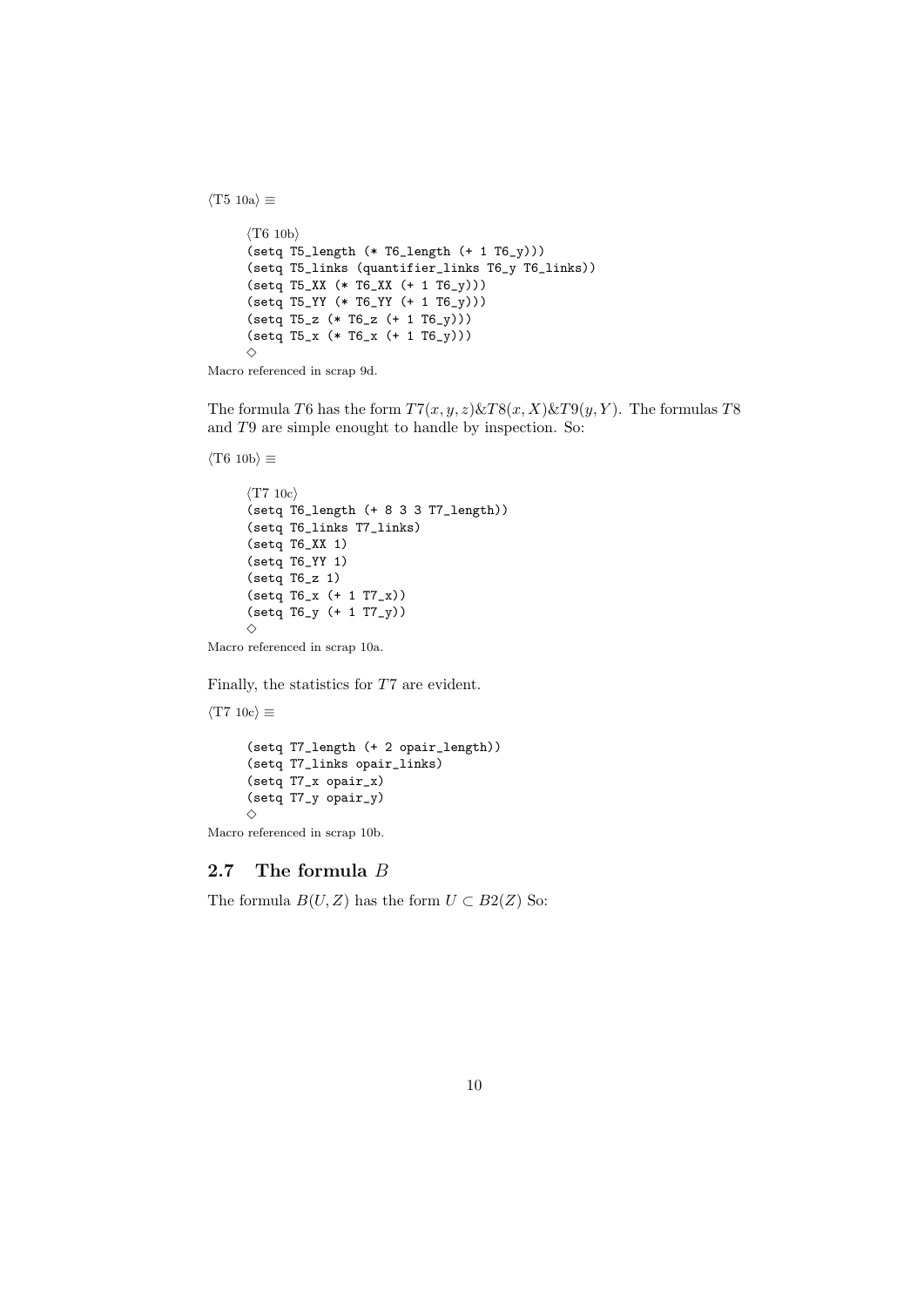*⟨*B2 11b*⟩* (setq B\_length (+ subset\_length (- subset\_UU) (- subset\_VV) (\* subset\_UU 1) (\* subset\_VV B2\_length))) (setq B\_links (+ subset\_links (\* subset\_VV B2\_links))) (setq B\_UU (\* subset\_UU 1)) (setq B\_ZZ (\* subset\_VV B2\_ZZ))  $\Diamond$ Macro referenced in scrap 2a.

Finally, we handle *B*2(*Z*):

*⟨*B2 11b*⟩ ≡*

*⟨*B 11a*⟩ ≡*

(setq B2\_length (+ times\_length (- times\_XX) (- times\_YY) (\* times\_XX 1\_length) (\* times\_YY 1))) (setq B2\_links (+ times\_links (\* times\_XX 1\_links))) (setq B2\_ZZ (\* times\_YY 1))  $\Diamond$ 

Macro referenced in scrap 11a.

#### **2.8 The formula** *A*

This has the form  $u = A1(U, Z)$ . So:

*⟨*A 11c*⟩ ≡*

```
⟨A1 12a⟩
(setq A_length (+ 2 A1_length))
(setq A_links A1_links)
(setq A_u 1)
(setq A_UU A1_UU)
(setq A_ZZ A1_ZZ)
\Diamond
```
Macro referenced in scrap 2a.

The term  $A1(U, Z)$  has the form  $(A2(U), Z)$ . So: